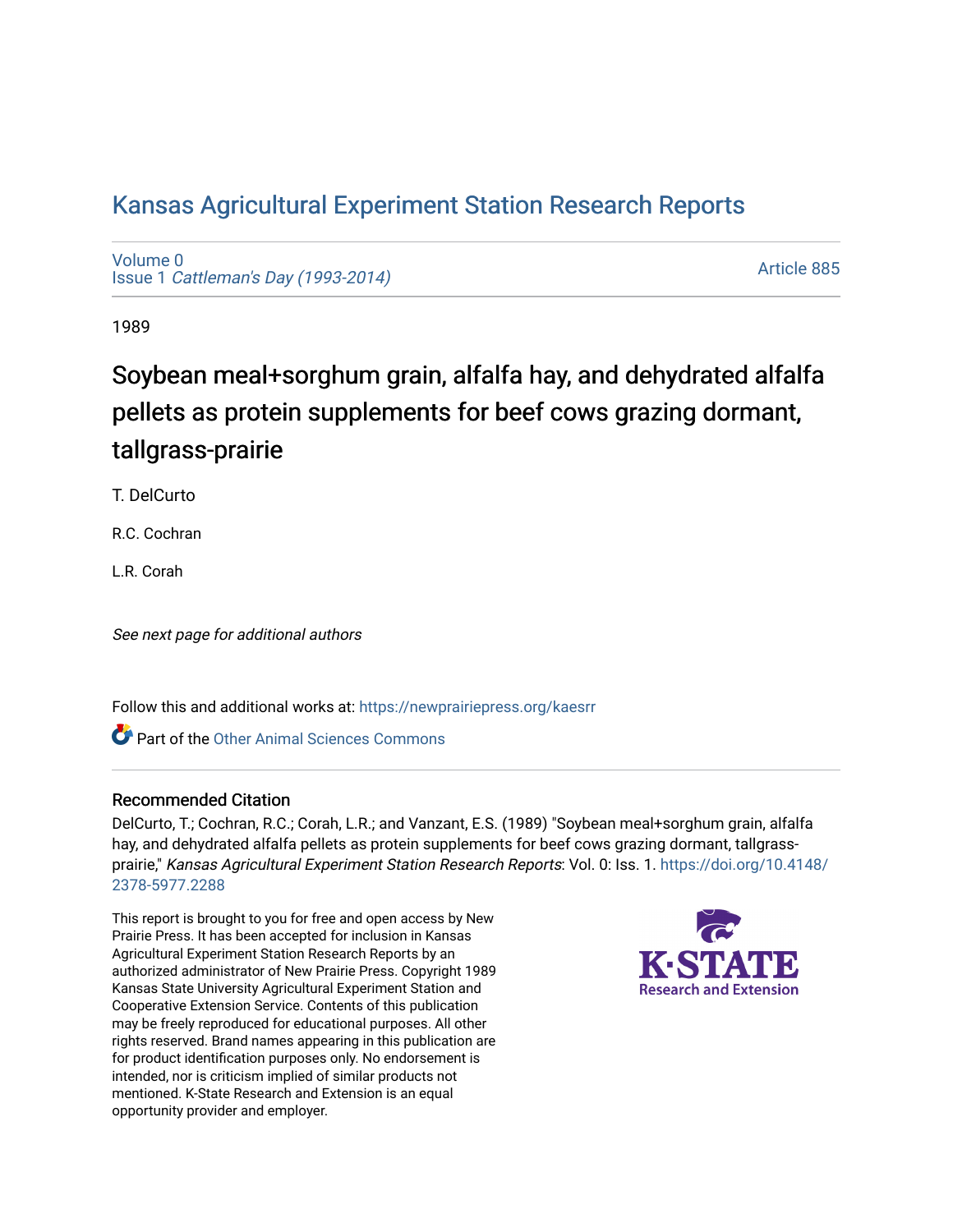### Soybean meal+sorghum grain, alfalfa hay, and dehydrated alfalfa pellets as protein supplements for beef cows grazing dormant, tallgrass-prairie

#### Abstract

Eighty-six pregnant. Hereford x Angus cows were randomly assigned to one of three winter supplement treatments: 1) soybean meal+sorghum grain, 2) alfalfa hay, or 3) dehydrated alfalfa pellets. Cows supplemented with dehydrated alfalfa pellets gained more (P<.05) weight during gestation and lost the least (P<.05) weight at calving. However, no differences (P>.10) were detected in cow body condition change. reproductive efficiency, or calf growth.

#### Keywords

Cattlemen's Day, 1989; Kansas Agricultural Experiment Station contribution; no. 89-567-S; Report of progress (Kansas State University. Agricultural Experiment Station and Cooperative Extension Service); 567; Beef; Soybean meal; Sorghum grain; Alfalfa hay; Dehydrated alfalfa pellets; Protein; Dormant, tallgrass-prairie

#### Creative Commons License



This work is licensed under a [Creative Commons Attribution 4.0 License](https://creativecommons.org/licenses/by/4.0/).

#### Authors

T. DelCurto, R.C. Cochran, L.R. Corah, and E.S. Vanzant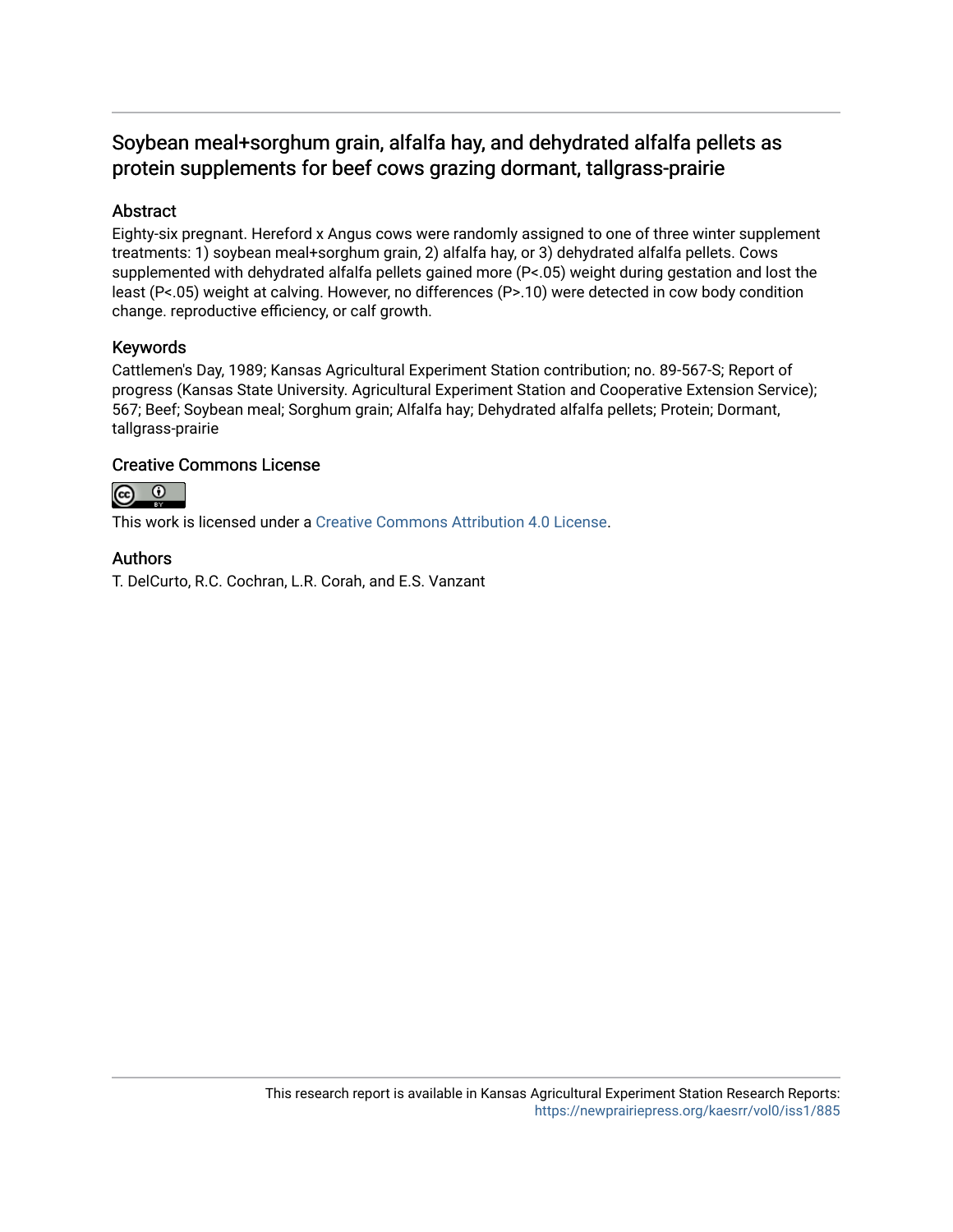



#### SOYBEAN MEAL+SORGHUM GRAIN, ALFALFA HAY, AND DEHYDRATED ALFALFA PELLETS AS PROTEIN SUPPLEMENTS FOR BEEF COWS GRAZING DORMANT, TALLGRASS-PRAIRIE<sup>1</sup>

T. DelCurto, R. C. Cochran, L. R. Corah, and E. S. Vanzant

#### **Summary**

Eighty-six pregnant, Hereford x Angus cows were randomly assigned to one of three winter supplement treatments: 1) soybean meal+sorghum grain, 2) alfalfa hay, or 3) dehydrated alfalfa pellets. Cows supplemented with dehydrated alfalfa pellets gained more  $(P<.05)$  weight during gestation and lost the least ( $P < .05$ ) weight at calving. However, no differences ( $P > .10$ ) were detected in cow body condition change, reproductive efficiency, or calf growth.

#### **Introduction**

Previous research at Kansas State University has indicated that moderate (26%) and high (39%) crude protein (CP) levels in winter supplements increase dormant, tallgrass-prairie forage intake and utilization. In addition, mature cows supplemented with moderate to high CP levels during the winter grazing period lost less weight and body condition than cows supplemented with a low  $(13\%)$  CP supplement. High levels of supplemental protein appear to be particularly beneficial during the last trimester of gestation and early lactation. Although there is little doubt about the benefit of supplemental protein during the winter grazing period, there is little information regarding various forms of available supplemental protein. The objective of our study, therefore, was to compare SBM+sorghum grain, alfalfa hay, and dehydrated alfalfa pellets as supplemental protein sources for beef cattle grazing dormant, tallgrass-prairie forage.

#### **Experimental Procedures**

Eighty-six pregnant, Hereford x Angus cows averaging 1078 lbs were randomly assigned to one of three supplement treatments:  $1)$  4.7 lbs SBM+sorghum grain, 2) 6.8 lbs alfalfa hay, or 3) 6.7 lbs dehydrated alfalfa pellets per head per day (dry matter basis). The quantity of supplements fed and formulation of the SBM+sorghum grain mixture were designed to equalize daily supplemental protein and metabolizable energy. Supplements provided 69% of the CP requirement for 1100 lb nonlactating pregnant mature cows in the last third of gestation. The tallgrass vegetation consisted of big bluestem (Andropogon gerardii), little bluestem (Andropogon scoparius), indiangrass (Sorghastrum nutans), and numerous other grasses and forbs. Cattle were gathered each morning, separated into treatment groups, and bunk fed their respective Supplementation began in mid-November and continued until calving. supplements. The average calving date across all treatment groups was March 21, 127 days after the beginning of the trial. After calving, all cows were placed in one pasture and fed 10 lbs of alfalfa hay per head per day until the beginning of the breeding period in mid-May.

Cows were weighed following an overnight shrink on days 0, 28, 56, 84, 127 (within 48 hours postpartum), 183, and 265. All cows were scored for body condition using a 9-point scale

 $\bar{\xi}$ 

<sup>&</sup>lt;sup>1</sup> Appreciation is expressed to Gary Ritter, Wayne Adolph, and Tammi DelCurto for their expert assistance in data collection during this study.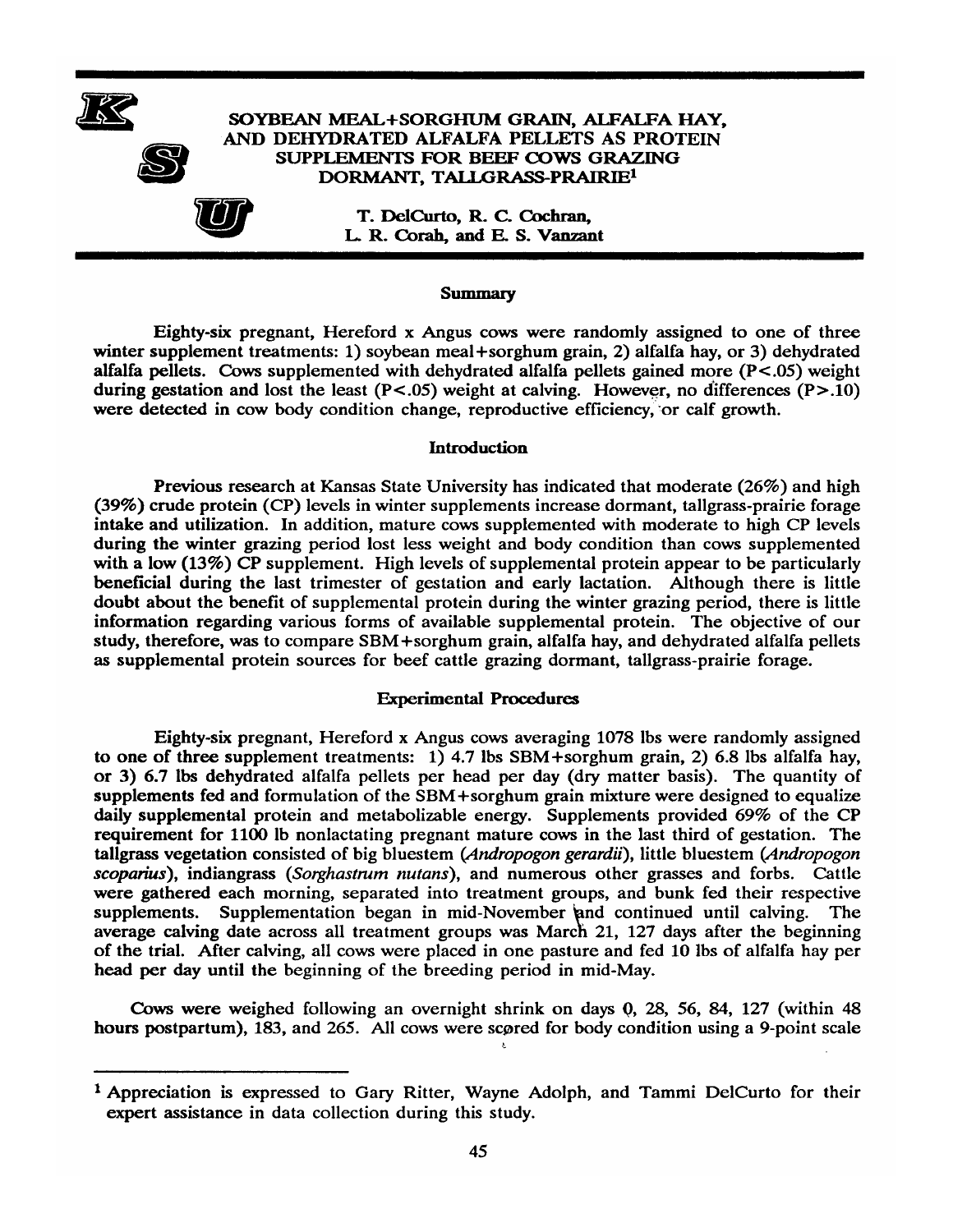$(1 =$  extremely thin,  $9 =$  extremely fat). Pregnancy status was determined by rectal palpation prior to the initiation of the experiment. Cows that lost calves at birth were removed from the trial. Calf average daily gain (ADG) was calculated as weight minus the birth weight, divided by the number of days since birth. Calf weights were taken within 48 hours postpartum, and on days 55 and 140 postpartum.

#### **Results and Discussion**

Cows supplemented with dehydrated alfalfa pellets gained more weight  $(P<.05)$  during the first 84 days than cows supplemented with SBM+sorghum grain or alfalfa hay (Figure 18.1). By day 84, cows supplemented with dehydrated alfalfa pellets had gained 41 lbs, whereas SBM+sorghum grain and alfalfa hay supplemented cows had lost 7 lbs and gained 5 lbs, respectively. In addition, dehydrated alfalfa-supplemented cows lost the least weight (P<.05) at calving (day 127) and just prior to breeding (day 183). By mid-August (day 265), however, all treatment groups had regained the body weight lost during the winter grazing period. In contrast, cow body condition was unaffected  $(P>10)$  by supplemental treatments (Figure 18.2). Numerical trends, however, parallelled the differences in weight change. Calf birth weights and gains were unaffected  $(P > .10)$  by their dam's previous supplemental treatment (Table 18.1). Pregnancy rate did not differ  $(P > .10)$ , averaging 94% across all treatment groups. Likewise, calving interval was similar (P>.10), averaging 361 days.

All three supplements appeared adequate, because the relative magnitude of body weight and condition loss, given the initial status of the cows in this experiment, were acceptable for cows grazing winter forage. The dehydrated alfalfa pellet supplement appeared to perform best in terms of cow weight changes, but further research is required to determine if the observed response is reproducible. Also, approximately 40% more alfalfa product was needed in order to feed an equal amount of protein and energy compared to the SBM+sorghum grain supplement.



Influence of Winter Supplementation of SBM + Sorghum Grain, Alfalfa Hay, Figure 18.1. or Dehy. Alfalfa Pellets on Cow Weight Change. Differences (P<.10) among treatments within time periods are denoted by superscripts (a, b, c).